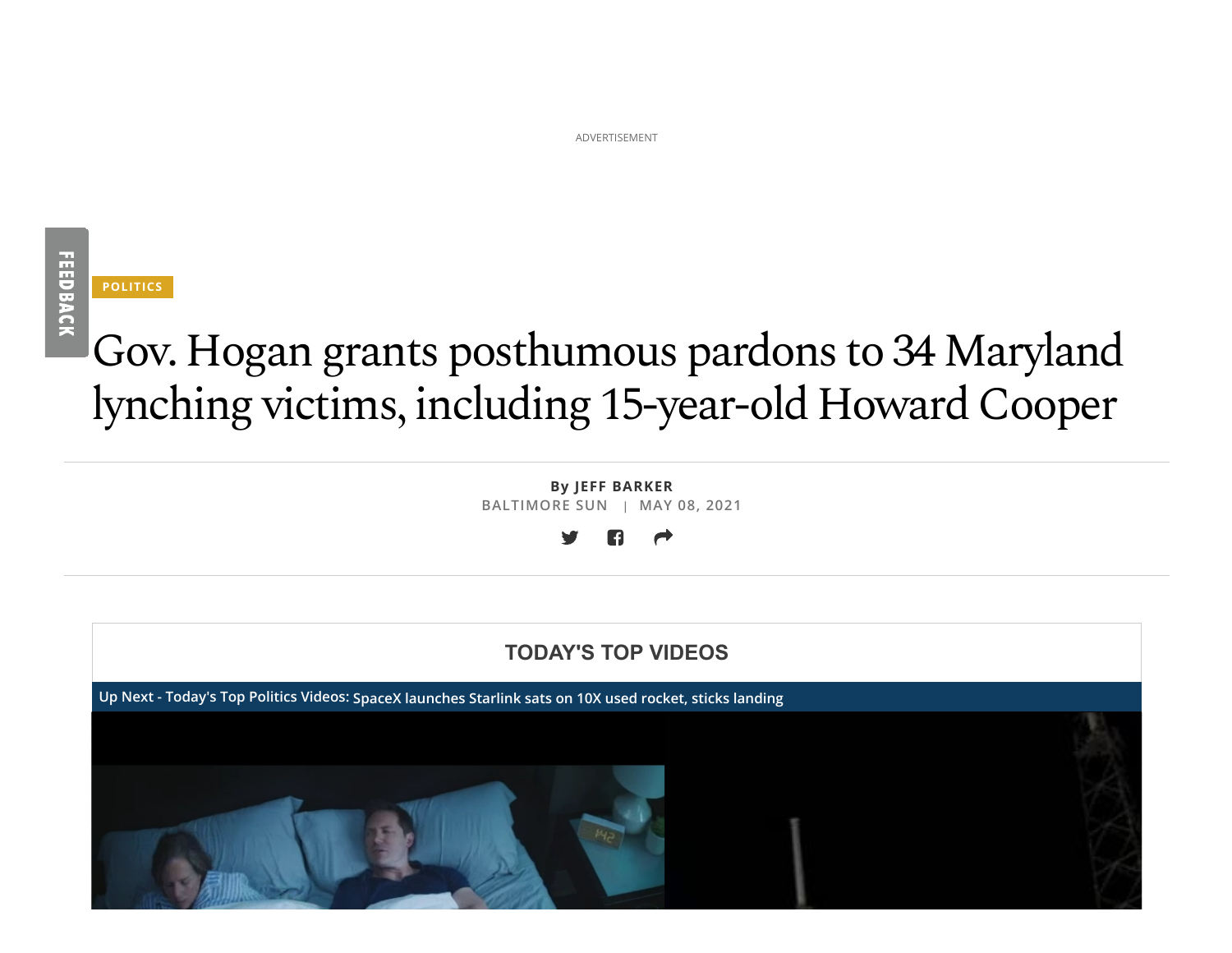| Get affordable life insurance at ethoslife.com | <b>ETHOS</b>      |                                          |               |
|------------------------------------------------|-------------------|------------------------------------------|---------------|
| Ad: (0:27)                                     |                   |                                          |               |
|                                                |                   |                                          |               |
|                                                |                   |                                          |               |
| <b>FEEDBACK</b>                                |                   |                                          |               |
| <b>SECTIONS</b>                                | THE BALTIMORE SUN | <b>SUBSCRIBE</b><br>4 weeks for only 99¢ | <b>LOG IN</b> |
|                                                |                   |                                          |               |

Gov. Larry Hogan granted posthumous pardons Saturday to 34 Maryland lynching victims, including Howard Cooper, a 15-year-old Black boy who was hanged outside the Towson jailhouse by a white mob in 1885.

Hogan's office said it was the first time a governor has issued a "blanket pardon" for the victims of racial lynchings.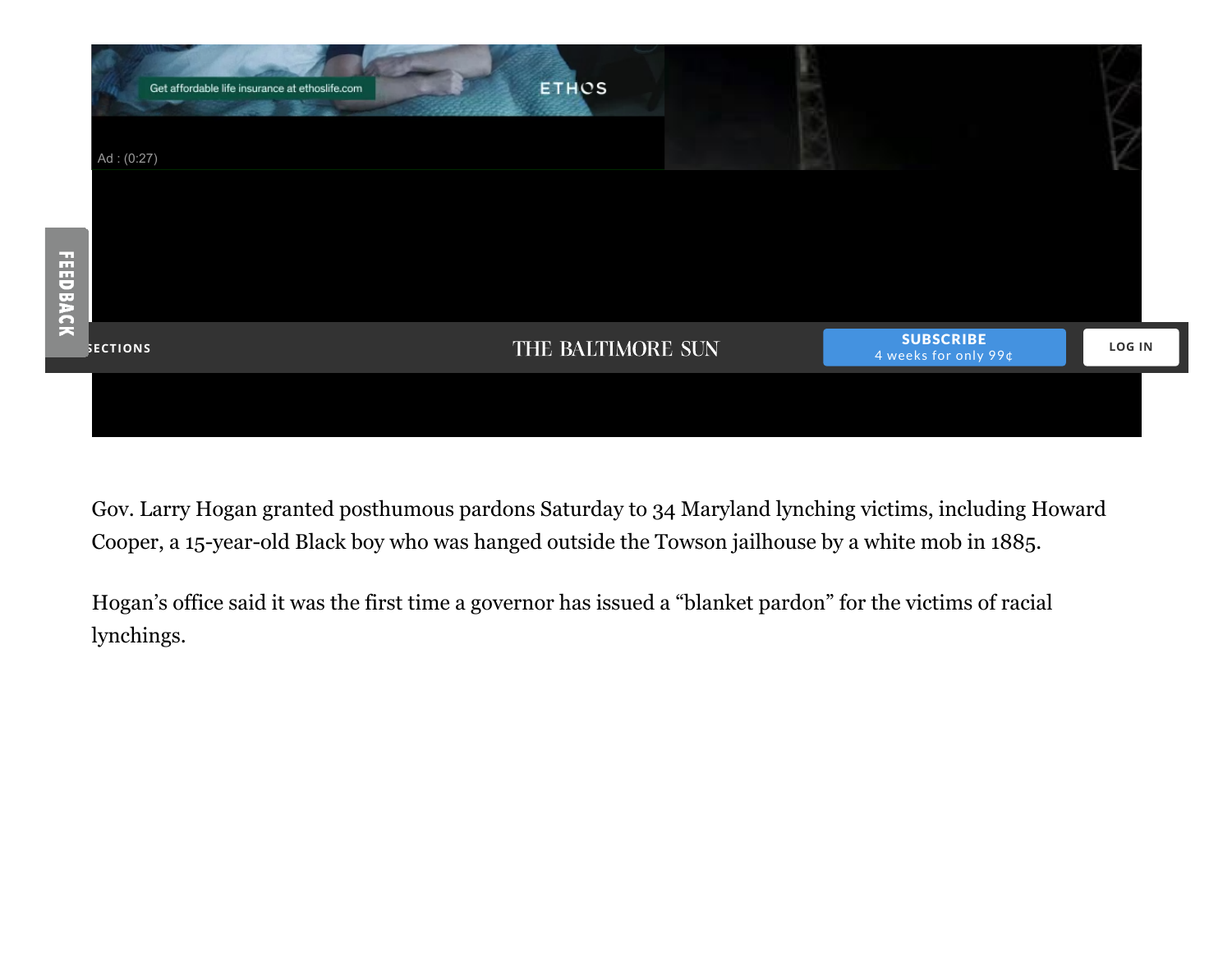

"In the interest of equal justice under law, I have made the decision to grant a posthumous pardon today for Howard Cooper," Hogan said during an outdoor ceremony in Towson in which Cooper was memorialized with a

ADVERTISEMENT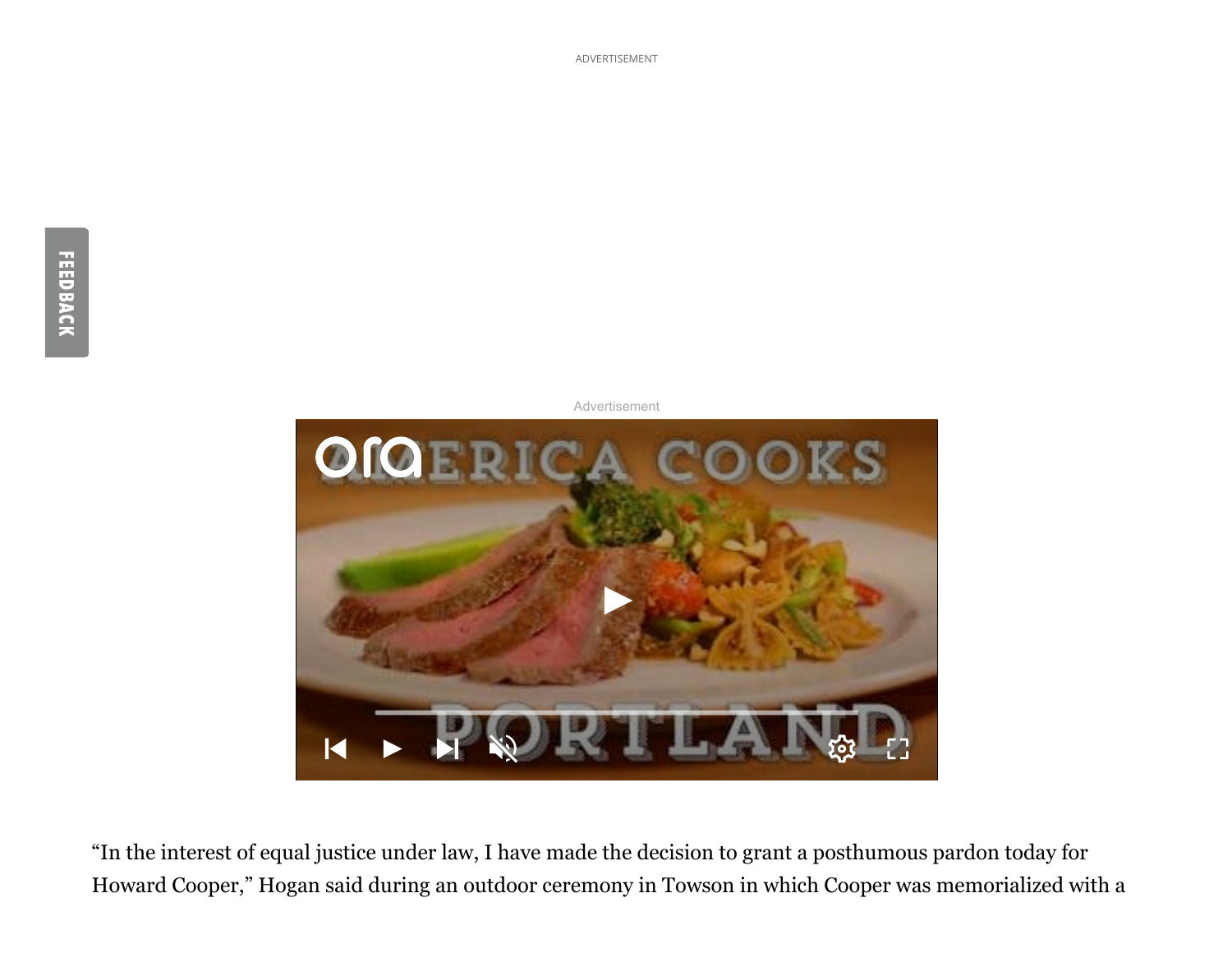marker and speeches by the governor and other officials.

"And studying this case led me to dig deeper," Hogan, a Republican, continued. "Today I am also granting pardons to all the 34 victims of racial lynchings in the state of Maryland which occurred between 1854 and 1933."

ADVERTISEMENT

**[Cooper was convicted by an all-white jury](https://www.baltimoresun.com/maryland/baltimore-county/bs-md-co-lynching-memorial-ceremony-howard-cooper-20210507-6vhokd43gfbpzpq3dv72tmotpa-story.html)** that, within minutes, concluded he was guilty of raping Katie Gray, a white teenager, in an area then known as Rockland in Baltimore County. Neither Gray nor Cooper testified that Gray was raped. His sentence was death by hanging. He was lynched in the early hours of July 13, 1885, **[before his attorneys could appeal](https://www.baltimoresun.com/maryland/baltimore-county/towson/cng-co-to-towson-lynching-memorial-20200416-f6aggwjimjedflpr5ioftpnoka-story.html)** his conviction to the U.S. Supreme Court.

Hogan said the impetus for his action came in part from a petition by students at Loch Raven Technical Academy who urged a pardon for Cooper "in light of the fact that he was never afforded due process under the law."

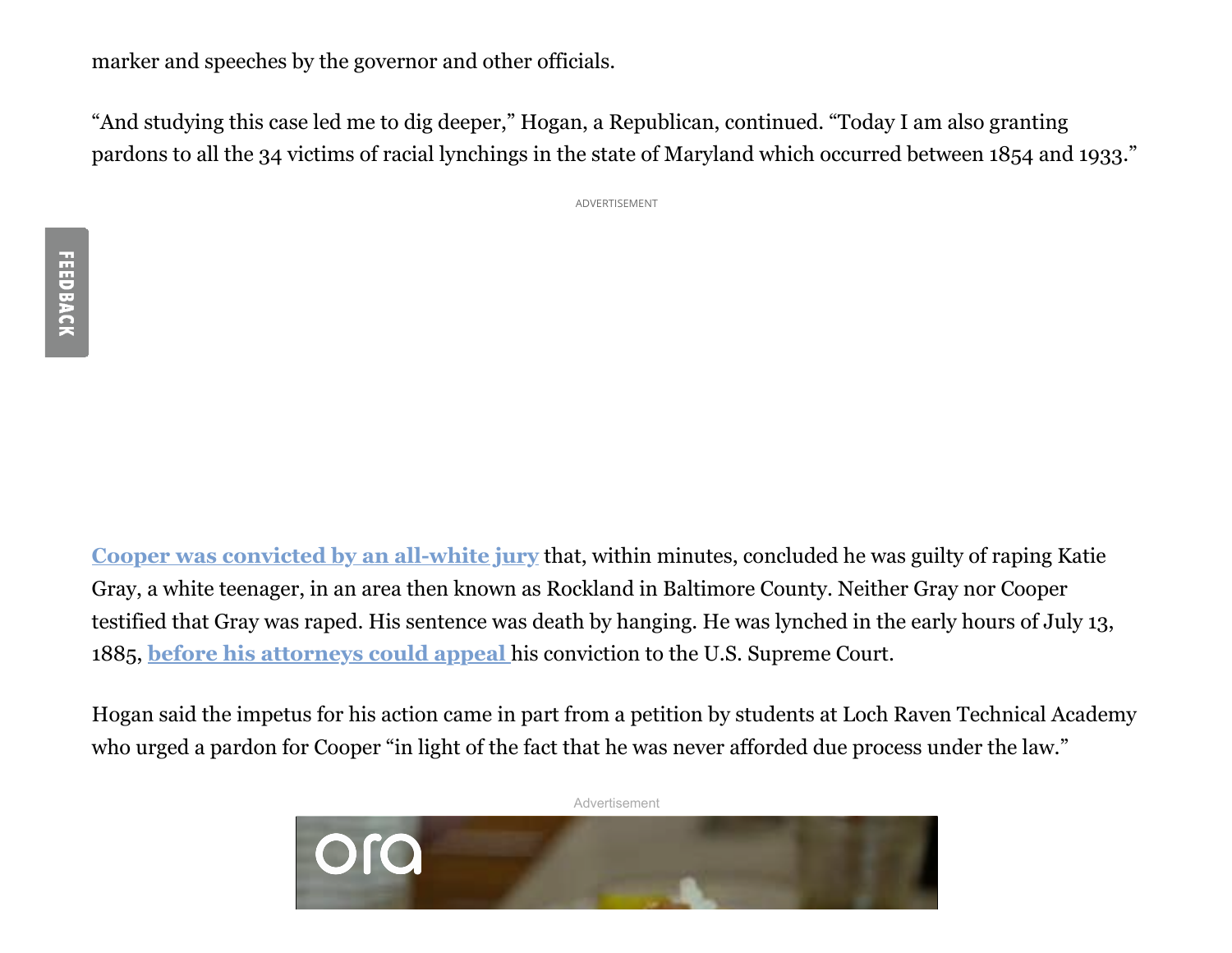

The governor, standing at a lectern, then pulled out a pen and signed the pardons. Maryland Attorney General Brian Frosh, state House Speaker Adrienne Jones and Baltimore County Executive Johnny Olszewski Jr. all participated in the ceremony.

#### [LEARN MORE: The dark history of lynchings in Maryland »](https://www.baltimoresun.com/maryland/bs-md-lynching-in-maryland-20180919-htmlstory.html#nt=interstitial-manual)

Hogan solemnly read **[the names of Cooper and the 33 others](https://news.baltimoresun.com/maryland-lynchings/)** pardoned: David Thomas, Jim Wilson, Isaac Moore, Jim Quinn, Thomas Jurick, John Jones, John Henry Scott, John Simms, Michael Green, James Carroll, George Peck, John Diggs, George Briscoe, Townsend Cook, Charles Whitley, Benjamin Hance, John Biggus, Asbury Green, James Taylor, Isaac Kemp, Stephen Williams, Jacob Henson, James Bowens, Sidney Randolph, William Andrews, Garfield King, Wright Smith, Lewis Harris, Henry Davis, William Burns, King Johnson and George Armwood.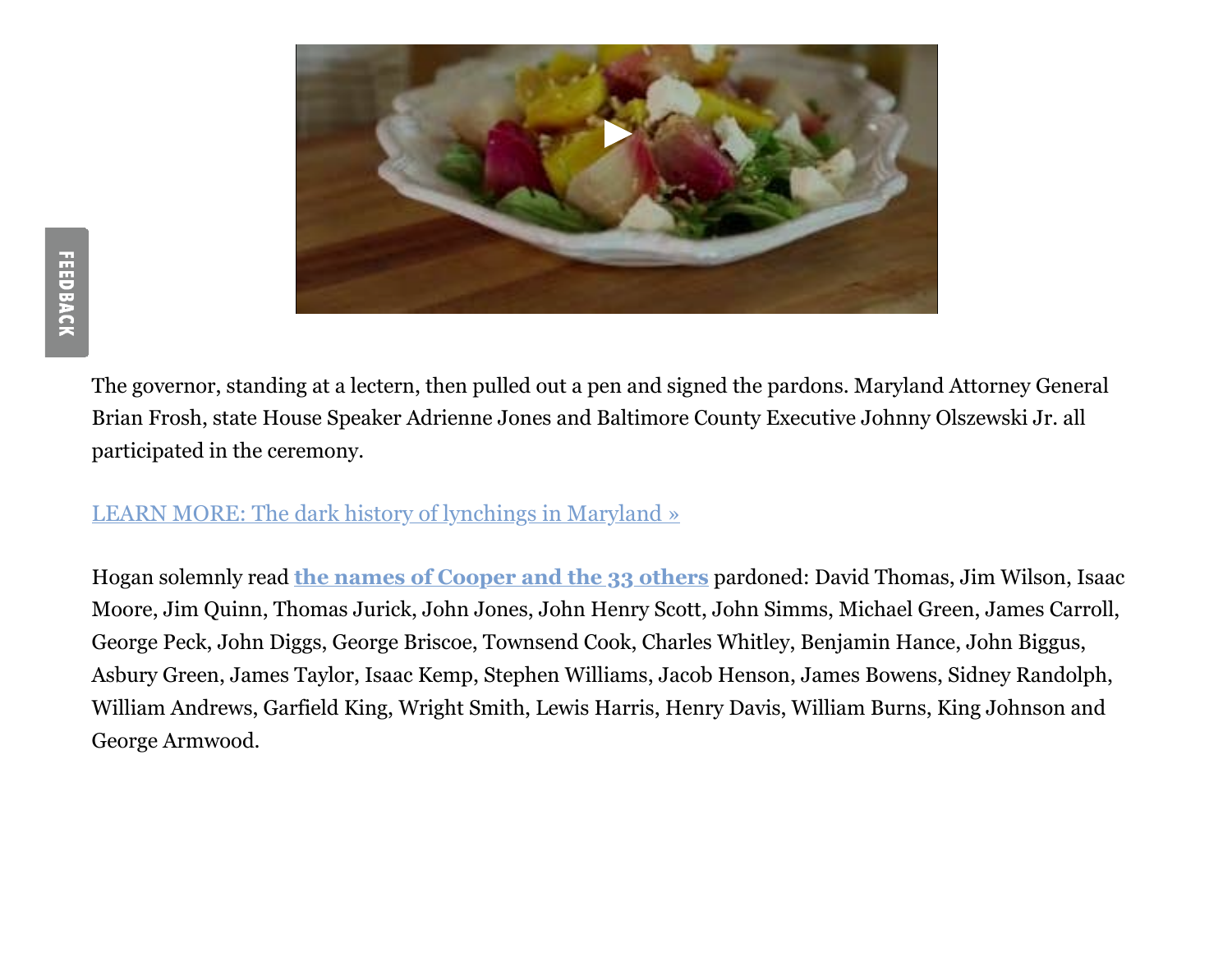ADVERTISEMENT

The final victim, Hogan said, was a 13-year-old boy named Frederick 'whose full name was lost to history."

#### **LATEST POLITICS**

**Blaine B. Taylor, author, editor, perennial political candidate and Vietnam War veteran, dies MAY 9, 2021**

**Gov. Hogan grants posthumous pardons to 34 Maryland lynching victims, including 15-year-old Howard Cooper MAY 8, 2021**

**Annapolis motorcade, rally part of 'John Lewis Voting Rights Act' day to promote voting rights MAY 8, 2021**

Cooper's marker in Towson will be the second of its kind in the state. A third historical marker memorializing three lynching victims in Salisbury will be installed May 22 in the Eastern Shore town by the Salisbury Lynching